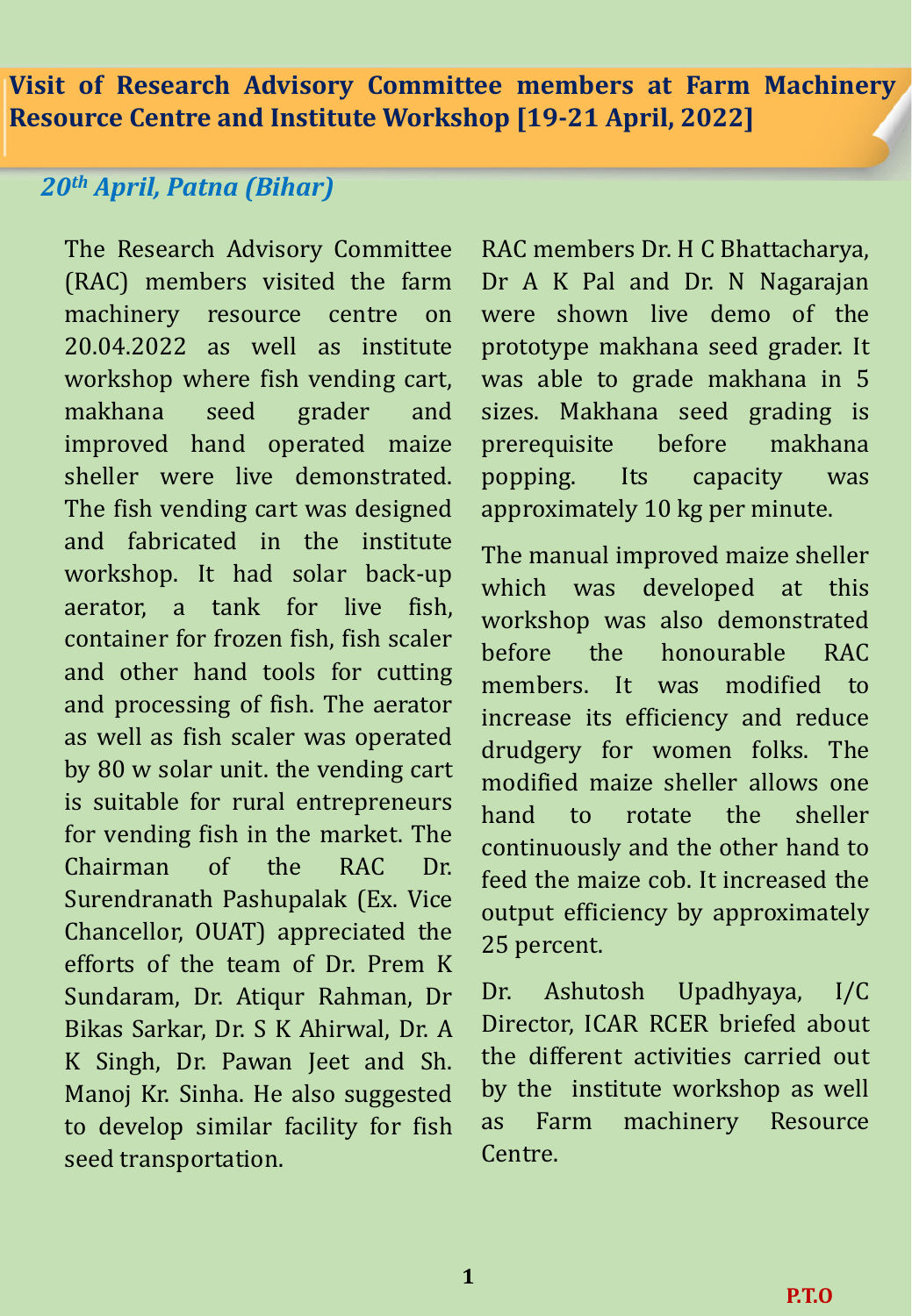# **Venue: ICAR RCER Patna, 20 April 2022**



## **Demonstration of fish vending cart**

**2**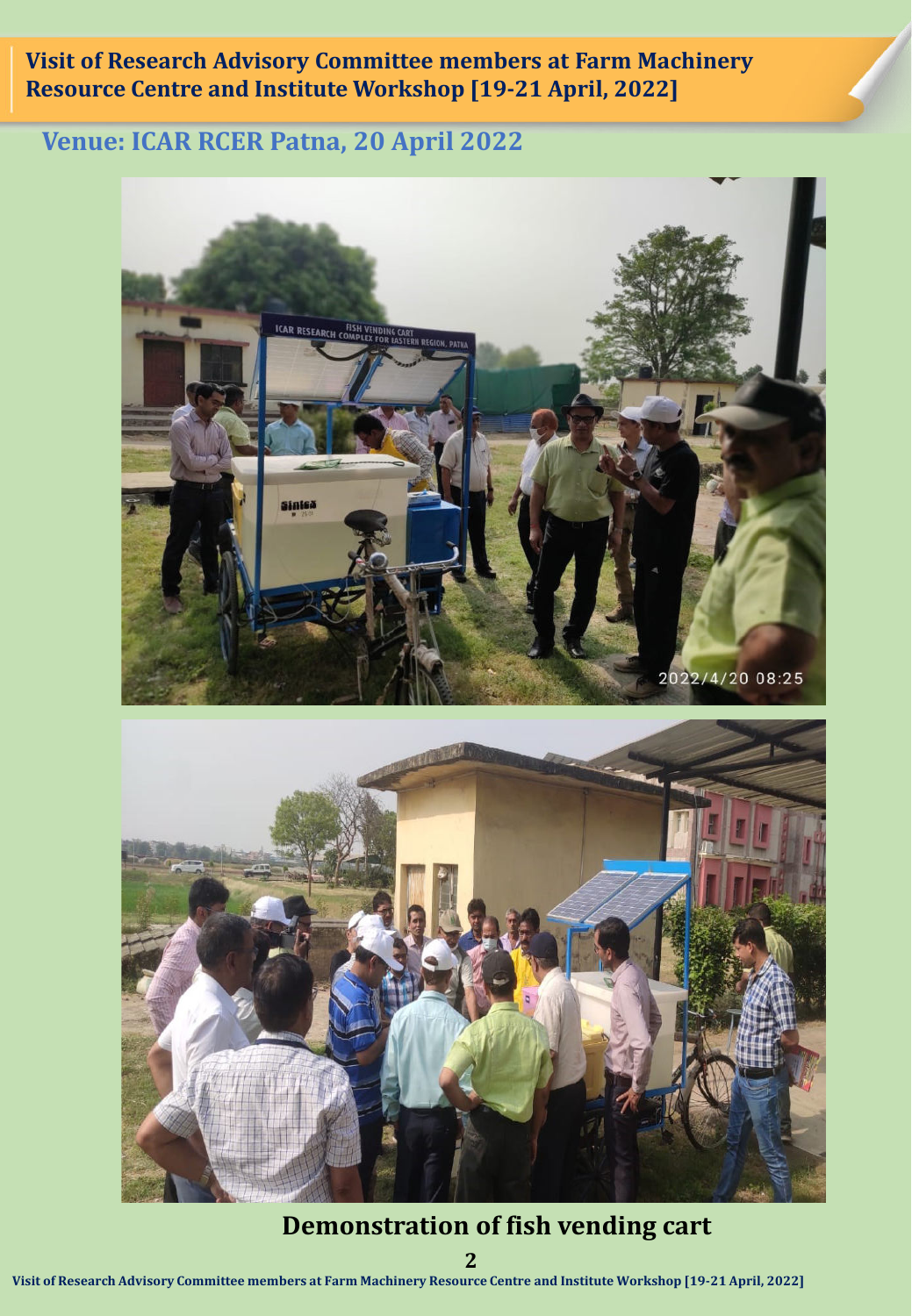## **Venue: ICAR RCER Patna, 20 April 2022**



**Demonstration of Makhana Seed Grader**



**Demonstration of Improved Maize Sheller**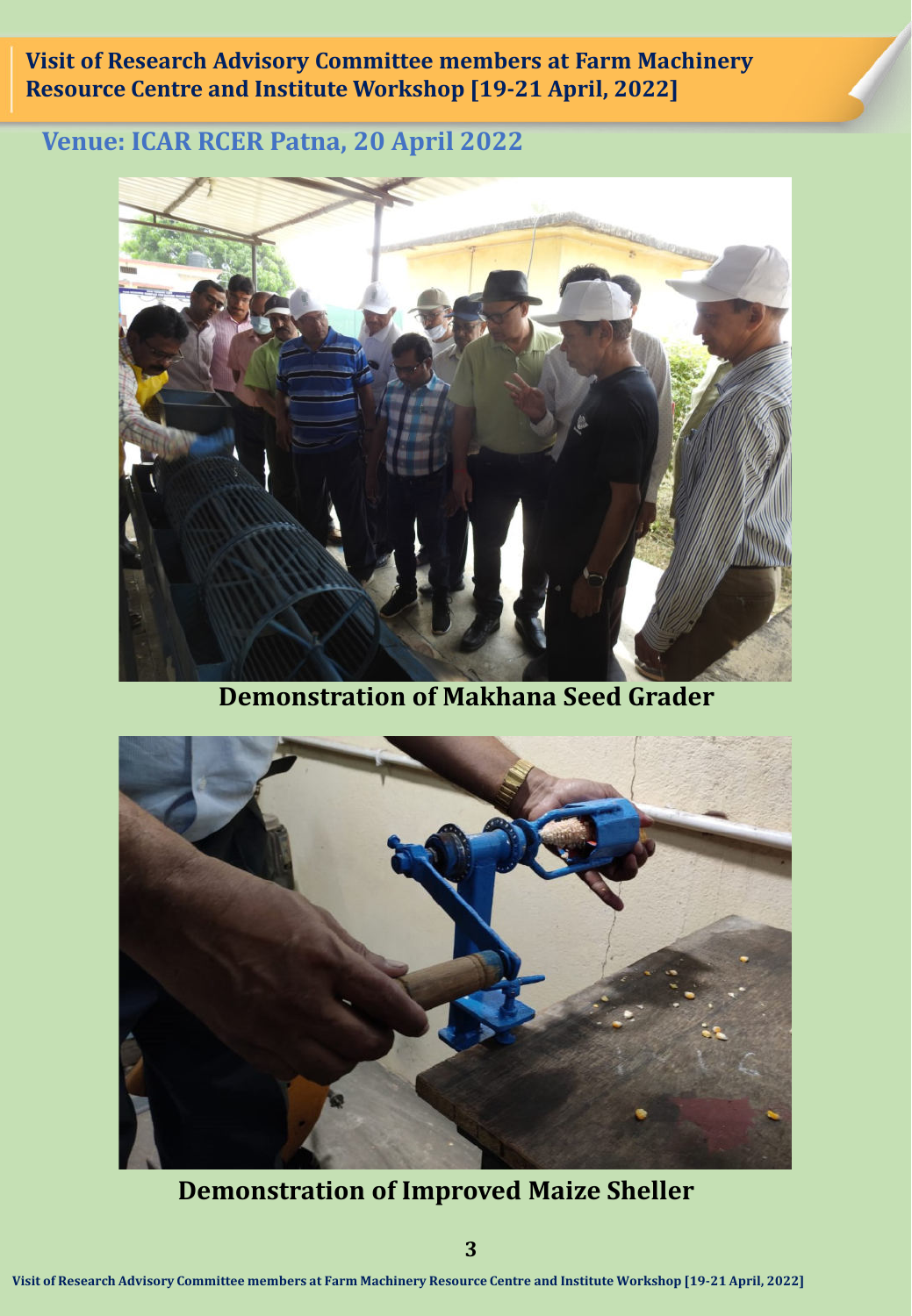## **Venue: ICAR RCER Patna, 20 April 2022**



**Interaction of RAC members with scientists at Farm Machinery Resource Centre**